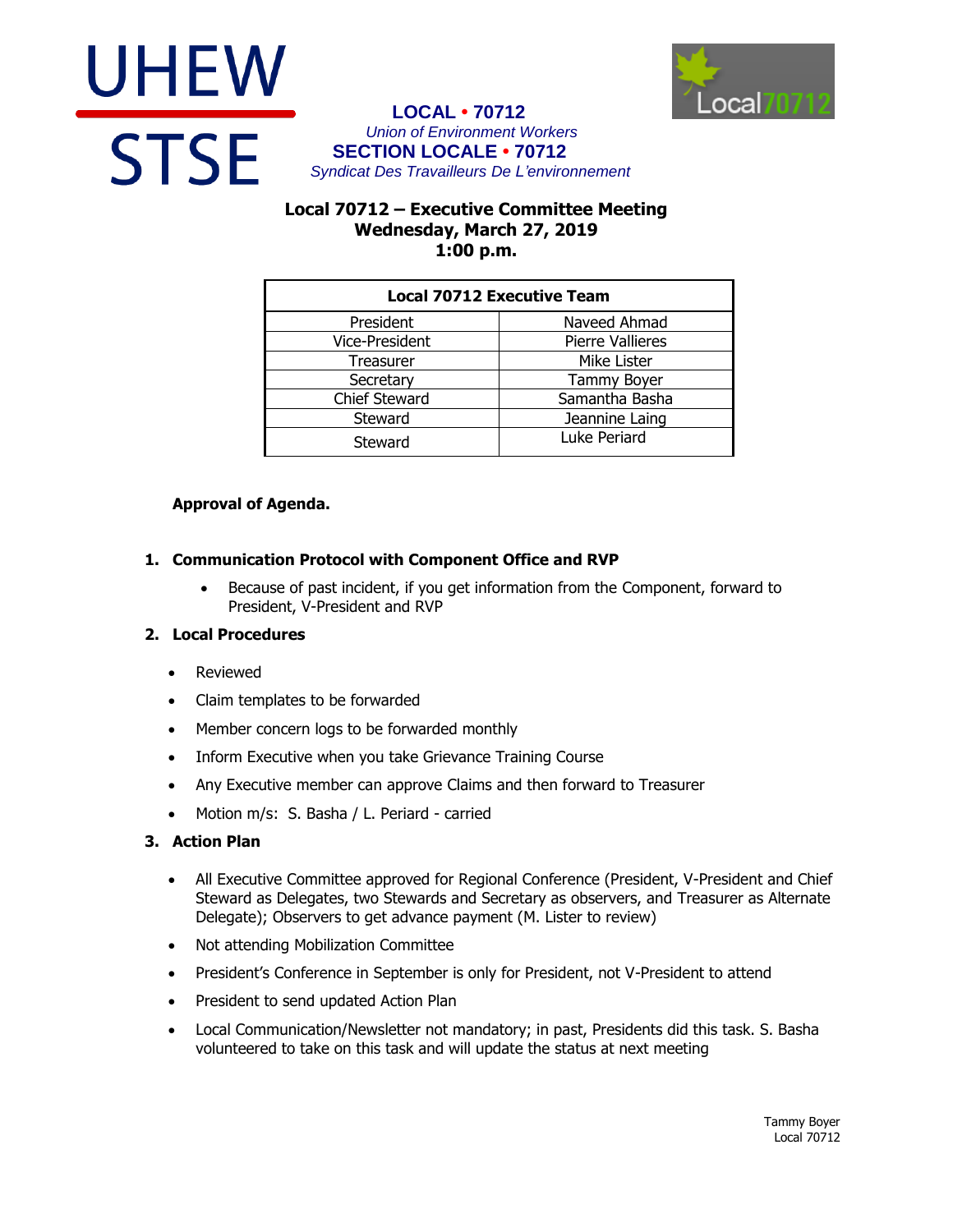# UHEW **STSF**



## **LOCAL • 70712** *Union of Environment Workers* **SECTION LOCALE • 70712** *Syndicat Des Travailleurs De L'environnement*

- Local Facebook Page: cannot change it as it has been set up with R. Koonar's personal email; S. Basha to look into changing the email address associated with this account and will report at next meeting. We could use Local email in its place.
- Minutes: Tammy to get them approved by Executive before being published on website
- Membership Lists are out of date everywhere, so cannot sign RAND members until they are updated. P. Vallieres to get updated list by building. Treasurer will obtain gift cards for new RAND members.
- Business cards. M. Lister to look into the costing and will update Executive.
- Finance: M. Lister to send template. Books are reviewed quarterly by non-Executive members in good standing (first quarter date is April 30<sup>th</sup>, and other quarters to be set
- OHS meetings: Lasalle meetings on hold until settled in new Tilley Building; members told to go to Managers and cc Union if issues occur in the meantime
- Joint Learning Program: Lasalle Bldg didn't have enough to do this, but may after the move to the Tilley Bldg, and can co-ordinate with River Road; to be discussed further at next meeting
- AGM Prep: information is forthcoming
- Meet and Greet: usually beginning of summer and fall (twice yearly) to meet Executive. To be further discussed, including dates for all buildings and if it should be bbq or pizza, etc
- Motion m/s: M. Lister / P. Vallieres carried

#### **4. Members Log**

- Ensure to log everything, such as emails, talks, sending links, etc
- S. Basha and P. Vallieres must be made aware of any upcoming grievances

#### **5. Phoenix Grievances List**

All Stewards to compile and forward to S. Basha monthly

#### **6. Membership List / RAND Members**

See Action Plan above

# **7. OHS Convention June 7-9, 2019**

- Having problems with current setup, so suggest moving host companies whereby it would be private, not shared at \$100/month to host 2 sites (bilingual) and updates and no changeover costs; may be extra expenses if documents are too large
- Motion m/s: M. Lister / S. Basha carried

#### **8. Local Website**

S. Basha to attend as PSAC Delegate in Moncton and will be covered for expenses. Unsure if salary is covered by PSAC (S. Basha to confirm and update Executive)